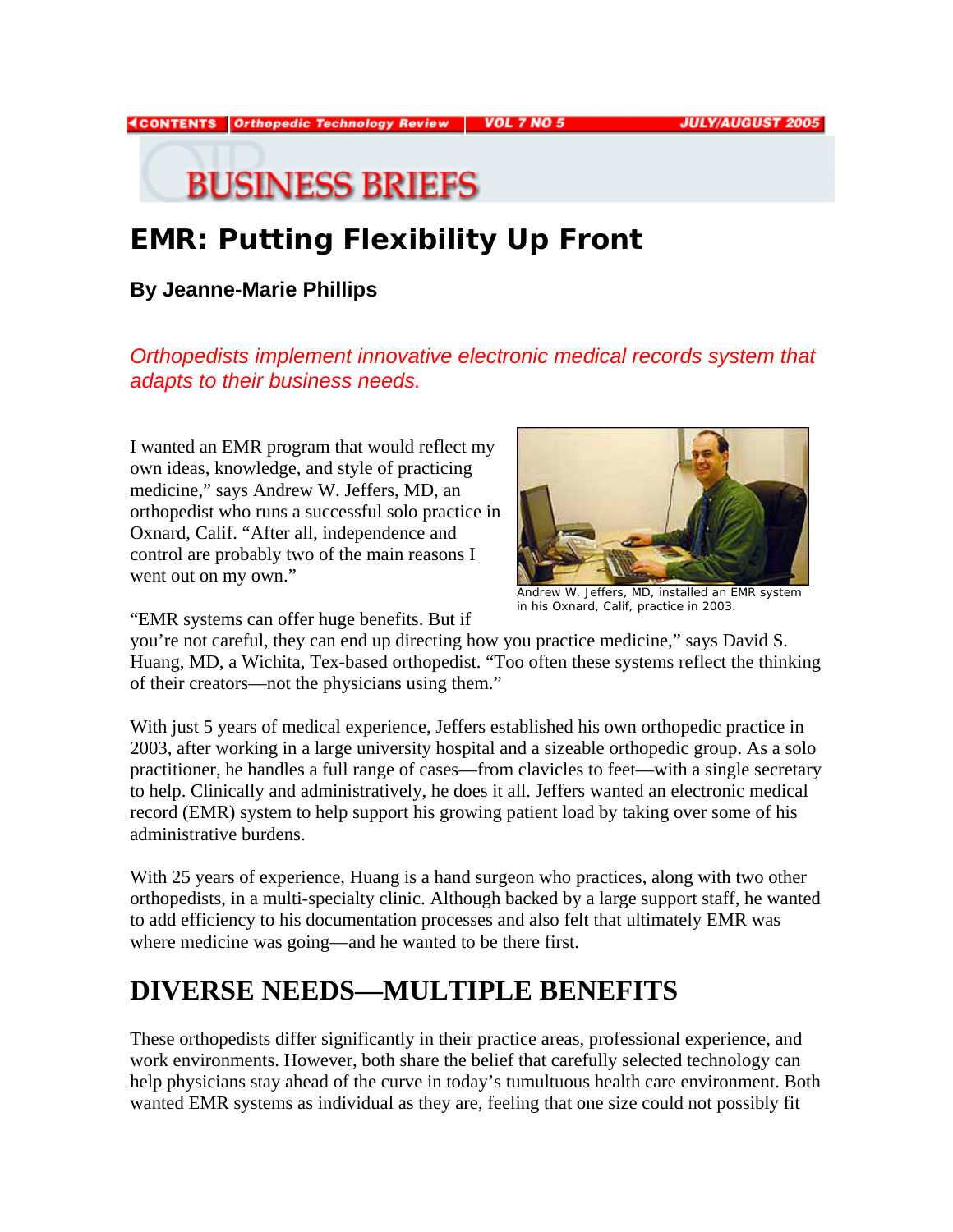all when it comes to managing information so central to their livelihoods and to the treatment of their patients.

Today, after seeking out a system that supported their vision, both are reaping important benefits, while practicing medicine their way—without compromise.

Jeffers reports that, thanks to his EMR—which was installed in 2003—he is enjoying new administrative efficiencies. He says that one of its major benefits has been helping him avoid the expense of expanding his staff, or taking on increased administrative burdens himself. Additionally, documentation of his caseload is not only faster but also far more detailed and precise.

Pointing to similar improvements, Huang also is able to create more accurate and comprehensive patient charts using the technology. As a result of this, as well as other specialized features, billing is often more accurate and complete and geared for the maximum reimbursements.

#### **A DESIRE FOR FLEXIBILITY**

While both physicians sought technology with a full range of advanced features, they also selected their EMR systems for what they did not have—structured language, strict adherence to protocols, and templates. While Huang believes that templates clearly save time in the short term, after experimenting with a number of popular EMR technologies, he felt they posed major limitations on how physicians are able to document cases.

"Most EMRs rely on standard forms for particular types of patients and pathologies, as well as structured language to describe the treatment process. Often these templates automatically populate with information. In some cases, physicians choose information from a 'pick list' of possibilities," he explains.

The physicians felt highly structured systems simply could not deliver the same precision as would description in their own words with its nuances and complexities. "I tried numerous EMR programs of this type, but I found them difficult or impossible to use," said Huang. Other problems, he felt, arose from the restrictive treatment options presented.

Jeffers notes, "I felt that many of these programs were actually telling me how to practice medicine. Naturally, that made me uncomfortable."

#### **CONCEPT PROCESSING—AN INNOVATIVE ALTERNATIVE**

After carefully researching the market, the orthopedists discovered an alternative approach to EMR, termed "concept processing," that could help busy physicians automate their patient records using their own language, while supporting their individual styles of medicine.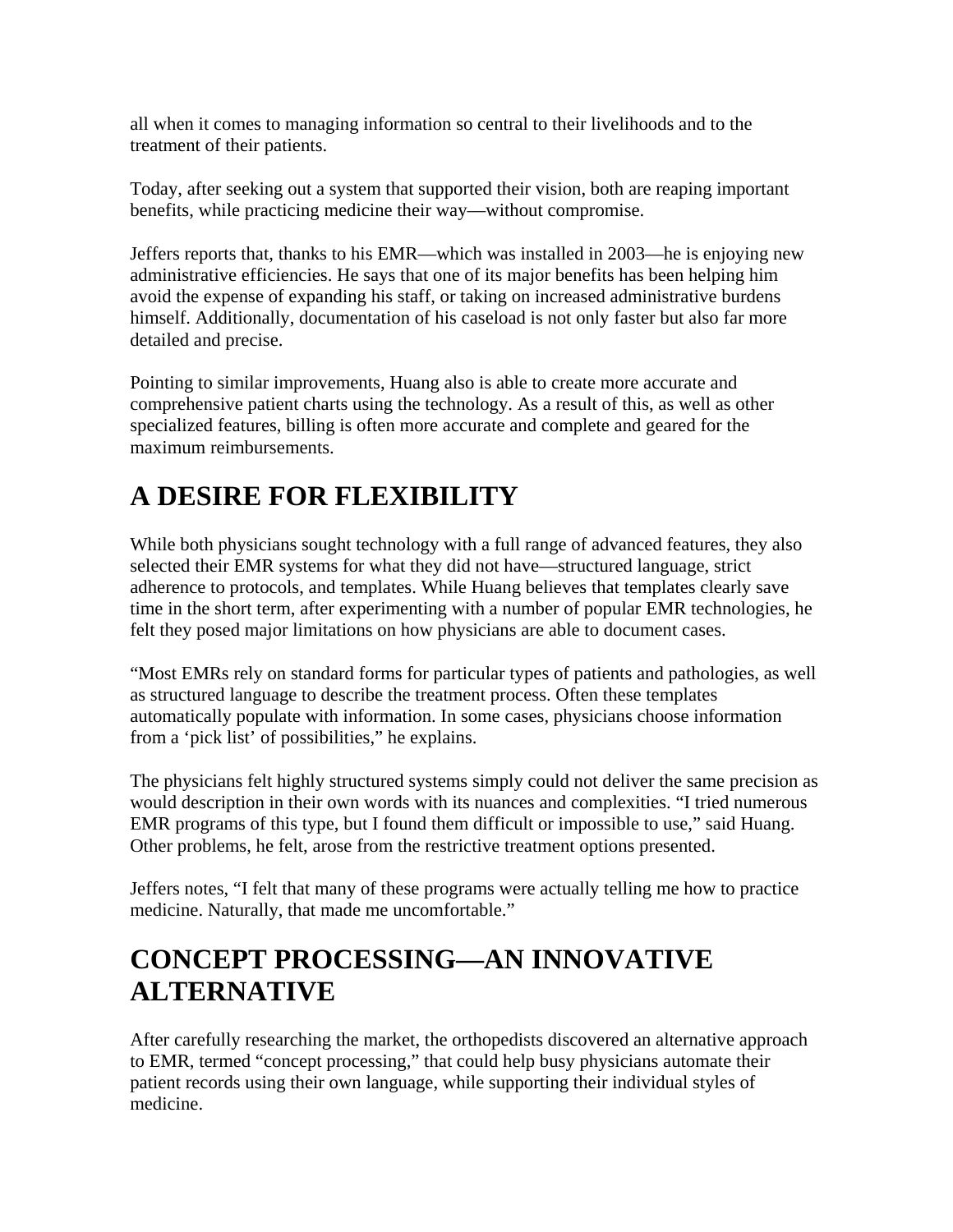Concept processing was developed during the past decade to provide physicians greater flexibility in the practice of medicine. Relying on sophisticated artificial intelligence, the technology reconstructs appropriate information from a database of the physician's most relevant prior cases for use in documenting the current case. Because users input all initial cases themselves, the program uses their words and typical treatment paths to generate documentation. The physician edits this as a basis for the new case.

As physicians continue to work with the concept processor, it memorizes all data. Therefore, the charting information presented to the user becomes increasingly accurate, as the program selects information from a database that is constantly growing in size and diversity. This, in turn, makes the concept processor much faster than typing, dictation, and transcription, while using templates, voice recognition, or even a human transcriptionist.

It also helps physicians to immediately identify their own best approach for a particular patient based on similar prior cases and practice better as it presents the best approached used by himself under similar situations in the past, and to constantly fine-tune it going forward.he can constantly improve on it.

A key benefit of concept processing, according to the doctors, is that it never forces them to choose information that is not completely accurate, because all elements included in the case can be altered on the fly. "That's a unique and extremely useful feature," notes Jeffers.

While some EMRs do offer customizable templating, Huang points out that alterations must be made in advance, creating problems. "If you're in the middle of documenting a case and the template does not present you with an appropriate option, you're stuck. To complete the chart, you need to navigate through a complicated template editing process and then start the documentation all over again." To be efficient, a physician must envision all the possible scenarios for a diagnosis in advance and set them up. "For many busy doctors, that's extremely difficult," he says.

### **CHARTING AS YOU LIKE IT**

Huang comments: "Concept processing allows me to practice medicine any way I want. For example, I may have a patient with an idiosyncratic reaction to a particular medication. If I want to prescribe an alternate treatment, I can. And I can chart it. Or I may want to postpone treatment so that a patient can go on a vacation without postoperative pain. I wanted an EMR that would support this. With template-based technology, if you don't already have a particular scenario built in, you simply can't go down that path."

Additionally, not every physician treats every pathology strictly by protocol—particularly pathologies that are not clearly understood. In these cases, once again, a rigid templatebased EMR simply may not allow documentation of the intervention of choice. "Medicine is as much an art as a science," comments Jeffers, "but typically template-driven EMRs do not have room for the creative practice of medicine. Although concept processing may take a little extra time to get up and running, I knew it would be well worth the effort in the long run."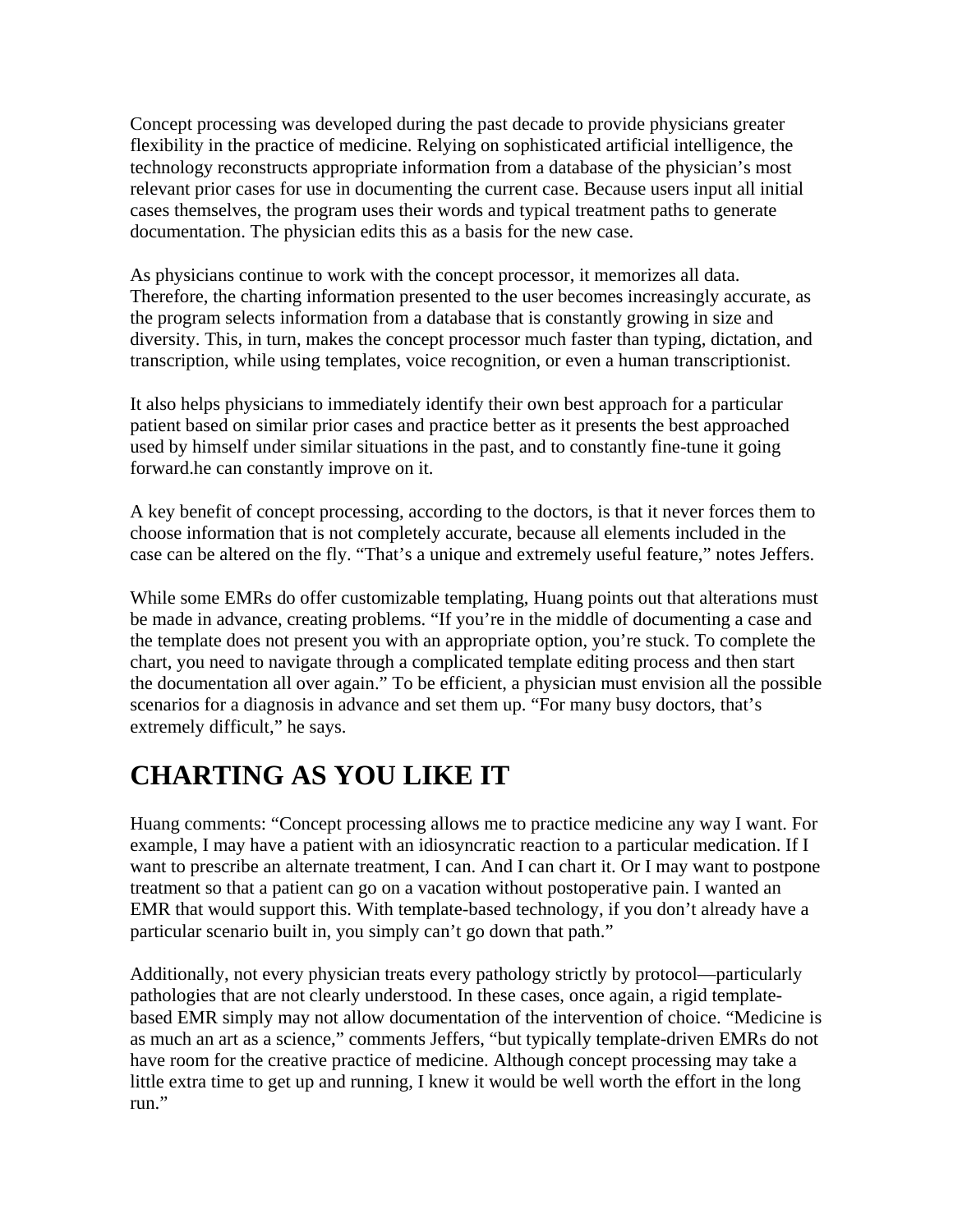#### **DETAILED EMR DOCUMENTATION ESSENTIAL**

Along with flexibility and freedom, both orthopedists had additional goals clearly in mind for their EMR systems, and looked for the features to support these.

"Insurance says if it's not documented, it hasn't been done," comments Huang. "So I wanted my EMR to document everything with as much detail and precision as possible."

Jeffers agrees,"Today, in medicine, documentation is the name of the game. The voluminous amounts of legal, financial, and other bureaucratic paperwork that medicine entails are difficult for any busy physician to handle."

With their EMR systems, both physicians enjoy comprehensive reporting capabilities. As the concept processor searches its database, they are presented with easily editable charts with all the elements included in similar cases—encounter notes, prescriptions, patient instructions, operative reports, letters to referring physician, admitting orders, and more. The doctors simply alter the information to suit the current patient.

Another aspect of the technology that has proven useful is the ability of the EMR to prompt the physician for information required for insurance and Medicare reimbursements. Huang notes that for Medicare cases, the system even allows selection of a specific reimbursement level, prompting him for all the information needed. Later, this documentation is automatically pulled and organized for billing documentation as needed.

The flexibility of EMR concept processing offers a particular benefit in today's rapidly changing regulatory environment. As information based on new regulations is entered, it becomes part of the EMR application. With rigid, template-driven systems, change is not simple.

### **SCHEDULING AND BILLING KEY**

Both physicians also agree that integration of their EMR systems with scheduling and related front-office tasks has been successful and should be an important factor for any doctor considering an EMR. "Examine all technology in depth," advises Huang. "I would encourage doctors to seek out a system that can help facilitate follow-up with patients on subsequent appointments, prescription renewals, and even regular health maintenance. Our system schedules all this automatically based on my treatment plans for previous patients with similar conditions."

To achieve this, EMR concept processing automatically schedules all this data using innovative "agents" that reside in the system and actually create e-mail or memo reminders for office staff when action is required. Users also can create and schedule agents to perform a wide range of tasks as needed, from printing forms to activating to-do lists for specific users.